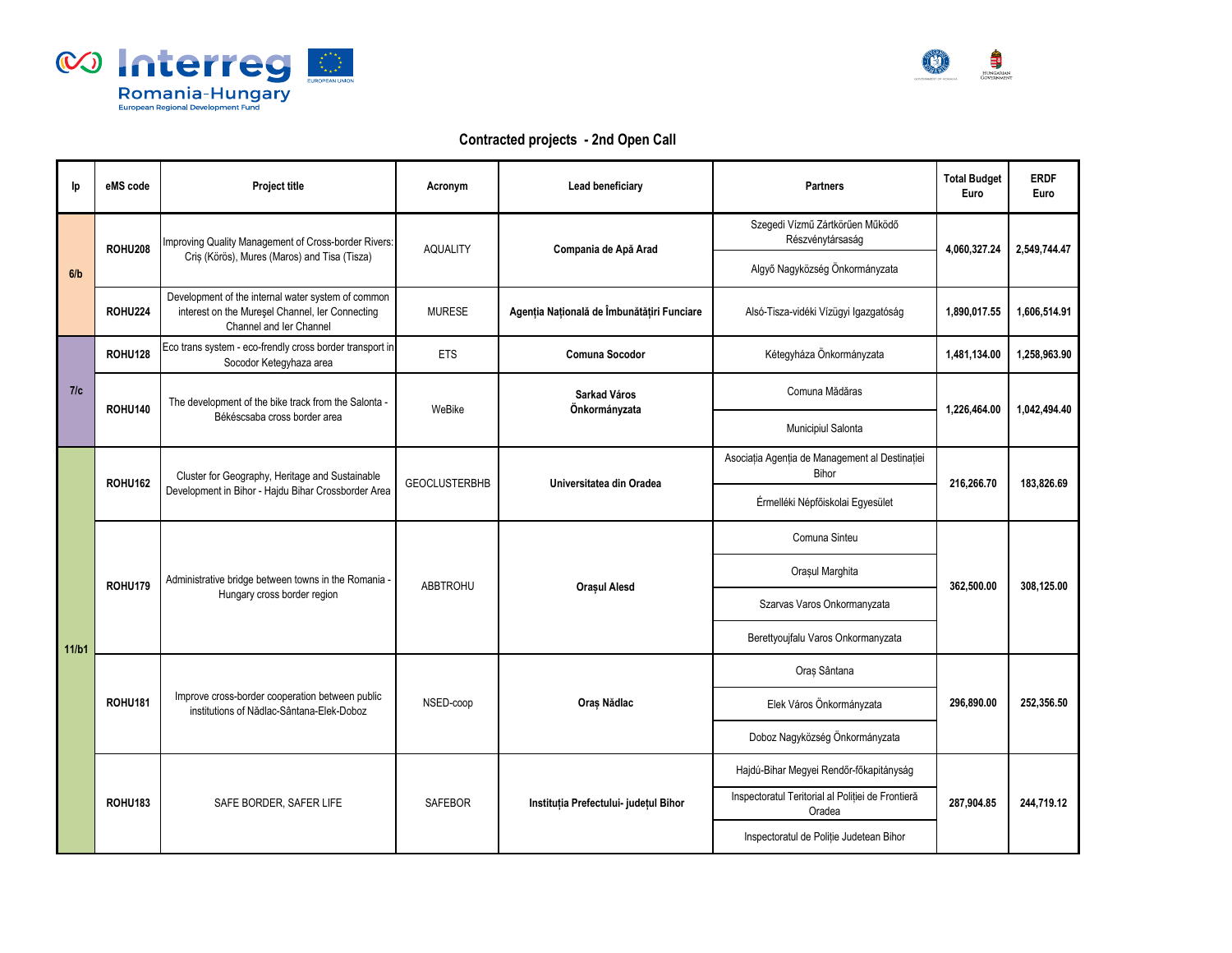|       | <b>ROHU204</b> | Shared problems, joint solutions - improving<br>cooperation between Arad and Bekes public                                                                                  | WorkMix                                  | Unitatea Administrativ Teritorială Județul Arad                                 | Békés Megyei Önkormányzat                                                                                          | 217,500.00               | 184,875.00 |
|-------|----------------|----------------------------------------------------------------------------------------------------------------------------------------------------------------------------|------------------------------------------|---------------------------------------------------------------------------------|--------------------------------------------------------------------------------------------------------------------|--------------------------|------------|
|       |                | administration                                                                                                                                                             |                                          |                                                                                 | Biblioteca Județeană "Alexandru D. Xenopol"                                                                        |                          |            |
|       | <b>ROHU215</b> | Developing common solutions for increasing the<br>drinking water quality                                                                                                   | 4FORH2O                                  | APA CANAL NORD VEST S.A.                                                        | Asociația Intercomunitară Zona Nord Vest                                                                           | 267,488.00               | 227,364.80 |
|       |                |                                                                                                                                                                            |                                          |                                                                                 | Comuna Bors                                                                                                        |                          |            |
|       |                |                                                                                                                                                                            |                                          |                                                                                 | ALFÖLDVÍZ Regionális Víziközmű-szolgáltató<br>Zártkörűen Működő Részvénytársaság                                   |                          |            |
|       | <b>ROHU217</b> | Institutional cooperation in research activities for<br>specialists, training and usage of computational<br>intelligence for fundamenting companies financial<br>decisions | <b>CIFIDE</b>                            | Universitatea din Oradea - Facultatea de<br><b>Stiinte Economice</b>            | Debreceni Egyetem - Gazdasagtudomanyi Kar -<br>University of Debrecen - Faculty of Economics and<br><b>Busines</b> | 217,867.00               | 185,186.95 |
| 11/b1 | <b>ROHU297</b> | A Cross-Border Open Model of A Digital Museum<br>Database                                                                                                                  | COMODI                                   | Jósa András Múzeum<br>Orașul Jimbolia                                           | Muzeul Județean Satu Mare                                                                                          | 390,775.00<br>209.368.00 |            |
|       |                |                                                                                                                                                                            |                                          |                                                                                 | Csenger Város Önkormányzata                                                                                        |                          |            |
|       |                |                                                                                                                                                                            |                                          |                                                                                 | Geszterédi Aranyszablya Társaság Alapítvány                                                                        |                          | 332,158.75 |
|       |                |                                                                                                                                                                            |                                          |                                                                                 | Unitate Administrativ Teritorială Orașul Tășnad                                                                    |                          |            |
|       |                |                                                                                                                                                                            |                                          |                                                                                 | Unitate Administrativ Teritorială Comuna Vetis,                                                                    |                          |            |
|       | <b>ROHU300</b> | Common challenges - common solutions: institutional<br>development in the field of tourism                                                                                 | ProTourism                               |                                                                                 | Comuna Cărpiniș                                                                                                    |                          | 177.962.80 |
|       |                |                                                                                                                                                                            |                                          |                                                                                 | Csanádpalota Városi Önkormányzat                                                                                   |                          |            |
|       | <b>ROHU281</b> | "Heritage of Csanád, bridge of schools" - cross-border<br>cooperation of Catholic schools                                                                                  | Heritage of Csanád,<br>bridge of schools | Savio Szent Domonkos Katolikus Általános<br>Iskola és Óvoda                     | Scoala Gimnazială Jimbolia                                                                                         | 210,350.00               | 178.797.50 |
|       | <b>ROHU156</b> | Traditions over the time and across the border                                                                                                                             | <b>OLDNEW</b>                            | Oraș Pecica                                                                     | Mórahalom Városi Önkormányzat                                                                                      | 79,200.00                | 67,320.00  |
|       | <b>ROHU158</b> | Development of a Cross-Border Inclusive Space and<br>Knowledge Center                                                                                                      | X-PARC 2.0                               | Zöld 14 - Békés - Bihor Eurorégió<br>Fenntartható Fejlődéséért Egyesület.       | Asociația pentru Promovarea Valorilor Naturale și<br>Culturale ale Banatului și Crișanei "EXCELSIOR"               | 74,725.00                | 63.516.25  |
| 11/b2 | <b>ROHU161</b> | O-IKT (Sport-Health-Tourism-Youth)                                                                                                                                         | O-IKT-SETI                               | Dél-alföldi Teleházak Regionális Közhasznú<br>Egyesülete                        | Tájékozódási Futásért Alapítvány                                                                                   | 64,939.00                | 55.198.15  |
|       |                |                                                                                                                                                                            |                                          |                                                                                 | Clubul de turism Condor Club Arad                                                                                  |                          |            |
|       | <b>ROHU180</b> | Drug prevention without borders                                                                                                                                            | NoDrugs                                  | Szent Gellért Társaság a külhoni magyarság<br>támogatásáért közhasznú egyesület | Fundația Diaspora                                                                                                  | 67,344.00                | 57,242.40  |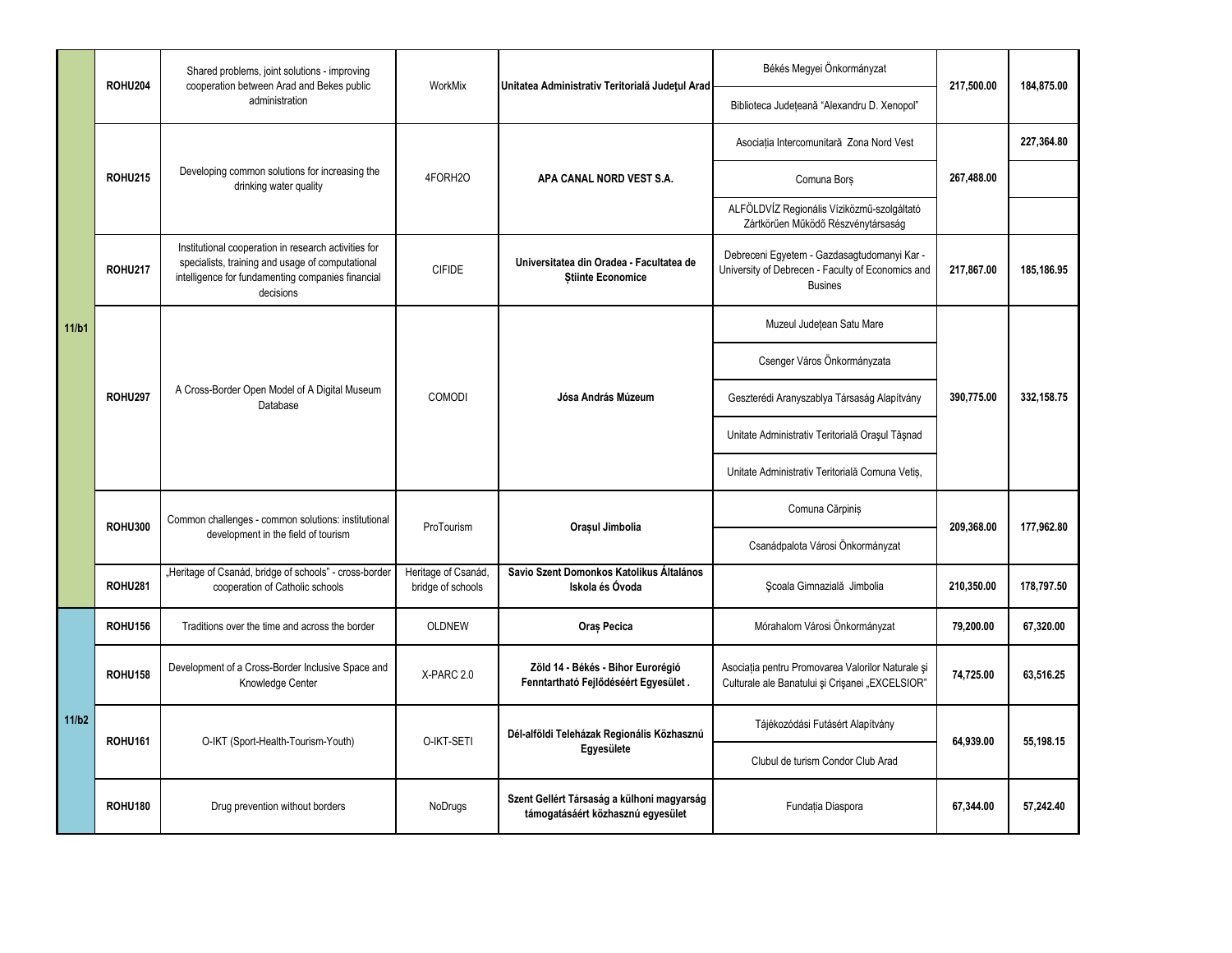|       | <b>ROHU200</b> | Crossborder events for crossborder citizens                                                                   | CCC                             | Comuna Toboliu                                                                                          | Körösnagyharsány Községi Önkormányzat                               | 77.000.00 | 65,450.00 |
|-------|----------------|---------------------------------------------------------------------------------------------------------------|---------------------------------|---------------------------------------------------------------------------------------------------------|---------------------------------------------------------------------|-----------|-----------|
|       |                |                                                                                                               |                                 |                                                                                                         | Comuna Girișu de Criș                                               |           |           |
|       |                |                                                                                                               |                                 |                                                                                                         | Comuna Nojorid                                                      |           |           |
|       | <b>ROHU218</b> | Cooperation for the conservation and promotion of<br>traditional gardening                                    | Evergreen                       | Asociația pentru Promovarea Valorilor<br>Naturale și Culturale ale Banatului și Crișanei<br>"EXCELSIOR" | Körös-Maros Vidékfejlesztési és Ökogazdálkodási<br>Alapítvány       | 79.641.76 | 67.695.49 |
|       | <b>ROHU256</b> | Cross-border youth community                                                                                  | CrossYounity                    | Nyírbátori Református Egyházközség                                                                      | Asociația Kécenlét                                                  | 80,000.00 | 68.000.00 |
|       | <b>ROHU265</b> | LET'S CELEBRATE OUR TRADITIONS TOGETHER                                                                       | <b>TOGETHER</b>                 | Comuna Cetariu                                                                                          | KABA Város Önkormányzat                                             | 70.400.00 | 59.840.00 |
|       | <b>ROHU267</b> | People to people - partnership for our common future                                                          | PP-CBC                          | Comuna Madăras                                                                                          | Méhkerék Község Román Nemzetiségi Települési<br>Önkormányzat        | 60,091.00 | 51,077.35 |
|       | <b>ROHU268</b> | Development of community cooperation through joint<br>cultural and sport events between Fülöp and Buduslău    | Joint communities               | Fülöp Község Önkormányzata                                                                              | Comuna Buduslău                                                     | 67,900.00 | 57.715.00 |
|       | <b>ROHU271</b> | The Minority Question in the ROHU cross-border area:<br>Slovak Culture, Tradition and History without Borders | <b>SCTH</b>                     | Comuna Sinteu                                                                                           | Csabai Szlovákok Szervezete                                         | 71,500.00 | 60.775.00 |
| 11/b2 | <b>ROHU277</b> | CHESS START RO-HU - joint development of a cross-<br>border chess-based social inclusion tool                 | CHESS START<br>RO-HU            | Asociația CREST                                                                                         | Asociația STEA                                                      | 69,996.42 | 59,496.94 |
|       |                |                                                                                                               |                                 |                                                                                                         | DAVID Sport Club                                                    |           |           |
|       | <b>ROHU280</b> | Cultural Cooperation among Citizens from the Salonta-<br>Gyula Cross-border Area                              | Co-cultured                     | <b>Municipiul Salonta</b>                                                                               | Gyula Város Önkormányzata                                           | 80,000.00 | 68,000.00 |
|       | <b>ROHU283</b> | Sustainable cross-border cooperation for citizens<br>between Marghita and Berettyóújfalu municipalities       | CCC MB                          | <b>Municipiul Marghita</b>                                                                              | Berettyó Kulturális Központ                                         | 80,000.00 | 68,000.00 |
|       | <b>ROHU285</b> | Healthy Traditions - science for next generation                                                              | <b>TSH</b><br>TradScienceHealth | Asociația "Iris Research"                                                                               | Universitatea de Vest Timişoara                                     | 67.671.09 | 57,520.41 |
|       |                |                                                                                                               |                                 |                                                                                                         | 'Nicolae Bālcescu" Román Gimnázium Általános<br>Iskola és Kollégium |           |           |
|       | <b>ROHU289</b> | Connecting the traditions of the Crisul Repede Valley                                                         | <b>CCRV</b>                     | Comuna Vadu Crișului                                                                                    | Körösszegapáti Nagyközségi Önkormányzat                             | 79.999.00 | 67.999.15 |
|       | <b>ROHU292</b> | Strengthening cooperation between communities in the<br>Körös Valley                                          | CultUmbrella                    | Körösök Völgye Natúrpark Egyesület                                                                      | Comuna Zerind                                                       | 65,362.00 | 55,557.70 |
|       | <b>ROHU315</b> | ComSport-Together for the creation of an active social<br>group                                               | <b>COMSPORT</b>                 | Pusztaottlaka Község Önkormányzata                                                                      | <b>UAT Orasul Curtici</b>                                           | 80,000.00 | 68.000.00 |
|       | <b>ROHU316</b> | Tradition and Modernity - Crossborder Cultural<br>Cooperation                                                 | Traditions                      | Orașul Jimbolia                                                                                         | Comuna Cărpiniș                                                     | 76,690.00 | 65,186.50 |
|       |                |                                                                                                               |                                 |                                                                                                         | Csanádpalota Városi Önkormányzat                                    |           |           |
|       | <b>ROHU122</b> | <b>Cross-border climbing</b>                                                                                  | CBC                             | <b>Club Sportiv Gecko</b>                                                                               | Meteora Mászócsapat                                                 | 79.861.50 | 67.882.27 |